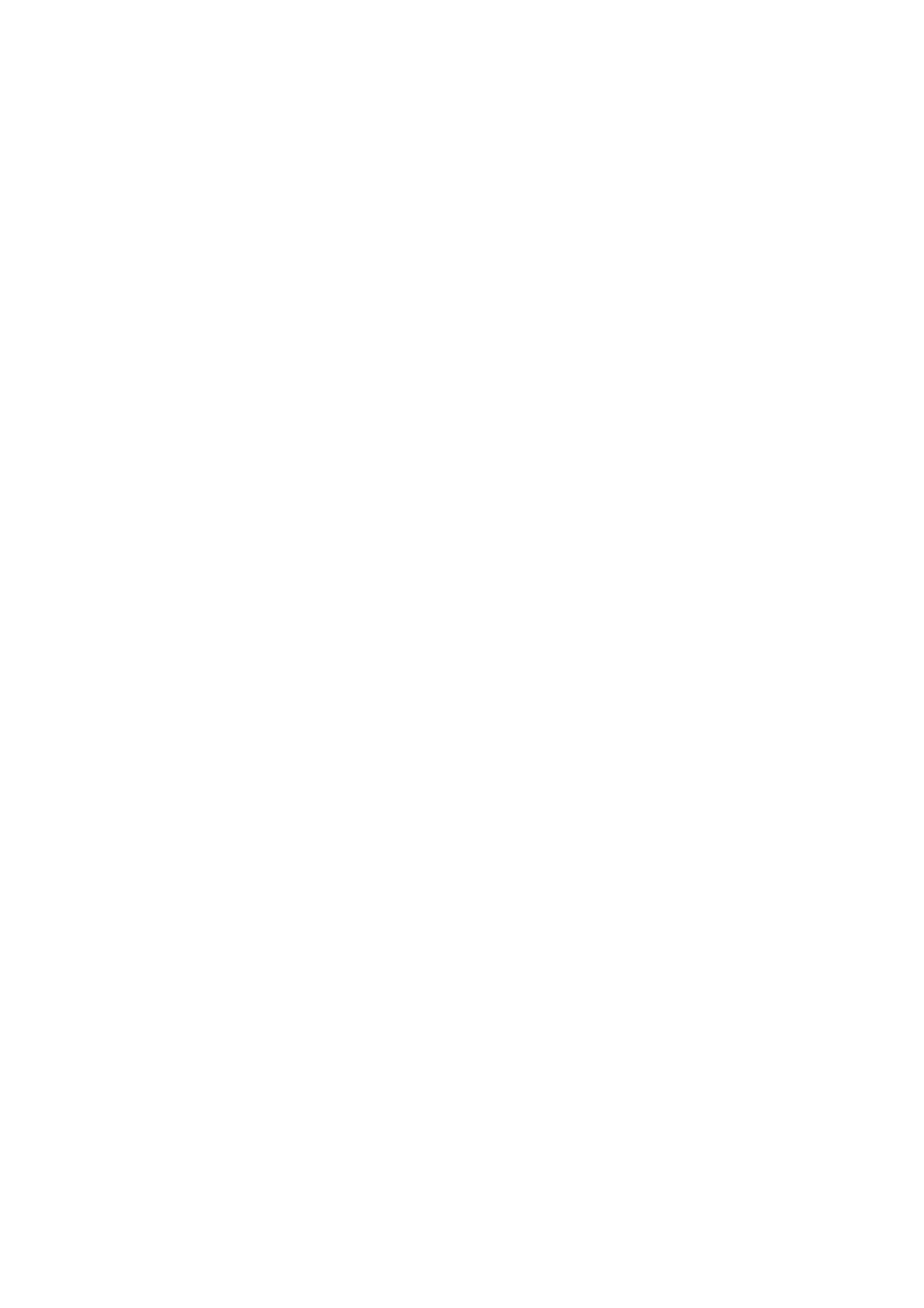# **RICHBOROUGH CONNECTION PROJECT**

# **ISSUE SPECIFIC HEARING: ON THE BROAD OAK RESERVOIR PROPOSAL**

# **29 JULY 2016**

# **DISCOVERY PARK, BUILDING 500 (LAWRENCE SUITE) SPITFIRE WAY, SANDWICH CT13 9FR**

# **1 Introduction**

- 1.1 This document summarises the case put by the Applicant, National Grid Electricity Transmission plc (National Grid), at the issue specific hearing into the interactions with the Broad Oak Reservoir Proposal. The hearing opened at 10.00am on 29 July 2016 at the Discovery Park, Building 500 (Lawrence Suite) Spitfire Way, Sandwich. The agenda for the hearing was set out in the Examining Authority's (ExA)'s letter published on the Planning Inspectorate's website on 21 July 2016.
- 1.2 In what follows, National Grid's submissions on the points raised broadly follow the items set out in the ExA's agenda.

#### **2 Agenda Item 2: Broad Oak Reservoir Proposal**

# *Status of the draft Statement of Common Ground (SoCG) with SEW submitted by the Applicant dated June 2016*

- 2.1 The ExA sought clarification as to whether the SoCG submitted to the examination at Deadline 2 was an agreed document and, if it was, when a signed version would be submitted.
- 2.2 Counsel for National Grid confirmed that the SoCG submitted to the examination at Deadline 2 was an agreed document and, if the ExA considered it appropriate, a signed copy could be submitted very quickly, in time for Deadline 3.
- 2.3 SEW confirmed that it was content with this approach.

# *Justification for the additional capacity and flexibility above 32.5m AoD top water level (TWL) identified in the Water Resources Management Plan (WRMP)*

- 2.4 The ExA asked whether National Grid had any comments to make in response to SEW's submissions on the further work undertaken subsequent to WRMP 14 to identify additional capacity at Broad Oak Reservoir.
- 2.5 Counsel for National Grid confirmed that two points arose from SEW's submissions.
- 2.6 First, it was noted that WRMP-14 involved a sophisticated process of analysing water demand and supply into the future. In 2014, the 2,800Ml capacity identified at Broad Oak was considered by both the Secretary of State and the Environment Agency (EA) to meet future supply and demand for water. A 2,800Ml capacity reservoir at Broad Oak is accepted by SEW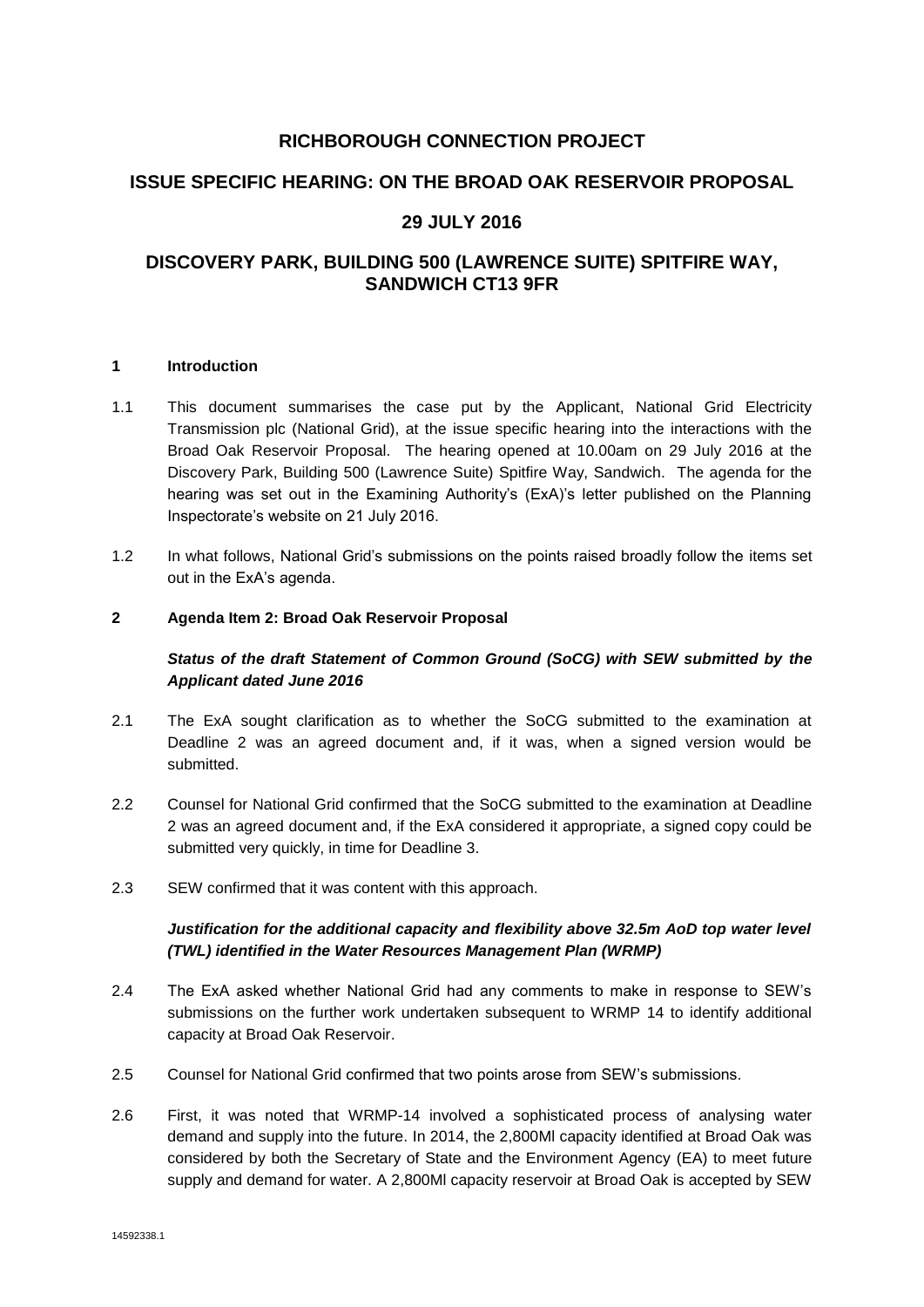(SEW Written Representation dated 14 July 2016, Para 24) to have a 32.5m TWL. Any future proofing to secure sufficient water supplies ought reasonably to have been taken into account at the time of compiling WRMP-14.

- 2.7 Counsel for National Grid noted, therefore, that the capacity requirements for SEW's area identified in WRMP-14 are met by the 32.5m TWL reservoir and there is no justification in WRMP-14 for a larger reservoir.
- 2.8 Second, it was submitted that whilst the TWL 32.5m AOD proposal had, and continues to have, some status under WRMP-14, the 36m TWL proposal had no current status. It is, instead, simply a broad concept that SEW is considering and, in that respect, was simply aspirational. The idea was predicated in WRMP-09, but then rejected in WRMP-14 on the grounds that it was neither achievable nor desirable. A 36m TWL reservoir has not been endorsed by the EA and neither has the need for such a reservoir been established through the WRMP process.
- 2.9 Counsel for National Grid did acknowledge that SEW was required to keep under review any options identified in the WRMP in light of any new information that comes forward. In fact, in its comments on the emerging Canterbury District Local Plan (Appendix 5 of SEW's Written Representation dated 14 July 2016), SEW confirmed that Broad Oak was only "*the preferred option at the current time*". It was quite possible, therefore, that things might be different in the future and Broad Oak may no longer be the preferred location.

#### *Sarre Penn Realignment Potential Design Conflict*

2.10 The ExA requested that the parties consider their positions on the potential for design conflict and identification of areas of difference between them in terms of the Sarre Penn realignment, first in respect of the TWL 32.5m AoD and then in respect of the TWL 36m AoD. The ExA asked that these matters be considered systematically, working from PC8 to PC9 and then from PC9 to PC10.

# *PC8 under the TWL 32.5 AoD proposal*

- 2.11 In respect of this section of the route, SEW confirmed that it agreed with the summary of interaction between the Richborough Connection Project and the proposed reservoir described in the Mott MacDonald report (Appendix F of Doc 8.2.1), save for matters relating to landscape and visual amenity.
- 2.12 Mrs Nicola Hancock, on behalf of National Grid, explained that a Landscape and Visual Impact Assessment (LVIA) within the Environmental Statement (ES) had assessed the visual effects likely to arise from the Richborough Connection Project. Within the area around Broad Oak, no effects greater than moderate adverse had been identified. The ES had concluded that moderate adverse visual effects would be experienced by visual receptors of high and medium sensitivity (residential properties on the north edge of Broad Oak and users of recreational footpaths within the Broad Oak valley), where a partial alteration of the view arises from the introduction of new infrastructure into the view in the medium and long term. To the west of Broad Oak, where overhead line infrastructure is already present and will remain in views (the 400kV ZV route and the 132kV PKC route), the magnitude of effect is slightly reduced.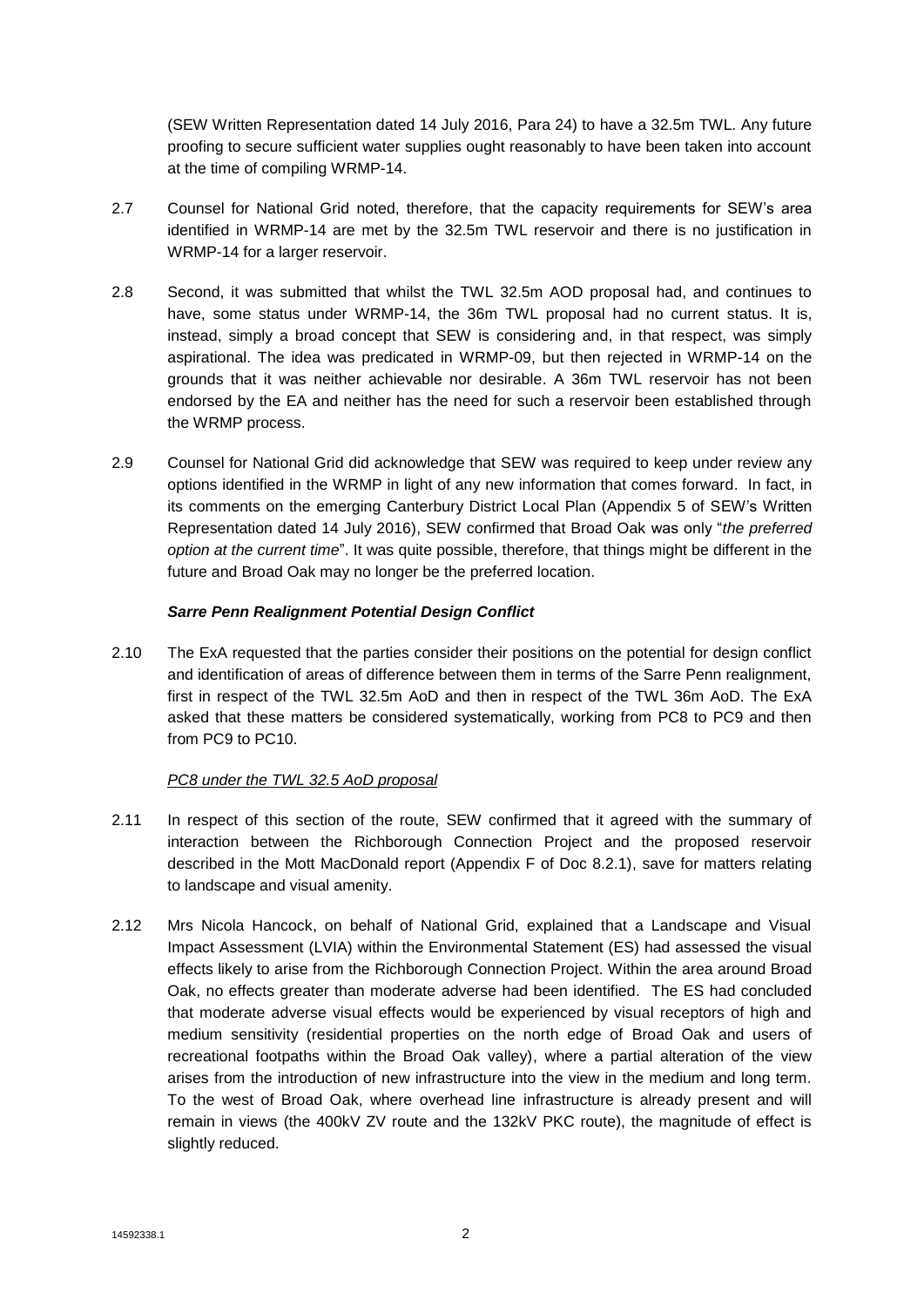- 2.13 Mrs Hancock confirmed that the overhead line route in the vicinity of Broad Oak does not cross any designated landscapes. The closest designated area is the Blean Woods Special Landscape Area, which lies to the north west. This is a local designation where landscape is highly valued. Indirect effects have been identified as minor adverse arising from the low magnitude of effect on the adjacent landscape which is influenced by existing infrastructure.
- 2.14 Mrs Hancock confirmed that the LVIA was based on existing visual receptors, both public and private. The LVIA does not identify or assess visual receptors associated with the future uses of the reservoir as the reservoir proposal did not form part of the future baseline or the cumulative assessment.
- 2.15 Mrs Hancock confirmed that it was the case that reservoir users tend to be focussed on recreational activities (sailing, canoeing, swimming, fishing etc.), although scenic quality was appreciated as well. However, the landscape and visual effects identified, whilst recognised as being significant, were not incompatible with recreational activities and would not compromise the overall function of the reservoir as an amenity facility.
- 2.16 Mrs Hancock explained that there were examples of popular recreational lakes with National Grid's overhead lines in close proximity (and in some cases oversailing), such as Lee Valley Regional Park (north London and Hertfordshire), Sale Water Park (Cheshire) and Burghfield Sailing Club, Theale (Berkshire). At the Lee Valley Regional Park, activities including walking, cycling and horse riding, as well as water sports, take place. Burghfield Sailing Club is Royal Yachting Association accredited with Champion status. It caters for experienced racers, families and beginners and the presence of overhead transmission lines does not compromise its success as one of the largest sailing clubs in England.

# *PC8 – PC9 under the TWL 32.5 AoD proposal*

2.17 Counsel for National Grid advised the panel that a number of points arose from SEW's submissions on the interaction between the Richborough Connection Project between pylons PC8 and PC9 under the TWL 32.5m AoD proposal.

# *Engineering constraints*

- 2.18 Mr Thomas Rosenberg, on behalf of National Grid, responded to comments made by SEW on the effect of variants in gradient in the Sarre Penn diversion channel. Mr Rosenberg explained that the gradient of the channel made little, if any, difference to SEW's proposals and would not constrain the proposed reservoir development between pylons PC8 and PC9 in the manner suggested by SEW.
- 2.19 Mr Rosenberg referred to Figures 4.3 and 4.4 in the Mott MacDonald Interaction report (**Appendix F** of **Doc 8.2.1** submitted at Deadline 2). Mr Rosenberg explained that the existing ground level to the lowest sag of the overhead transmission line between pylons PC8 and PC9 had a clearance of 10 metres. In addition, the final lowest sag level to the invert of the channel would be increased by the depth of the excavation, approximately a further 7 metres at its lowest point. This total clearance will set the maximum height of planting under the overhead lines where interaction has been identified.
- 2.20 Mr Rosenberg confirmed that, in the event that the gradient of the channel were to increase to 1 in 200 from the proposed 1 in 400, the width and depth of the excavation would increase. A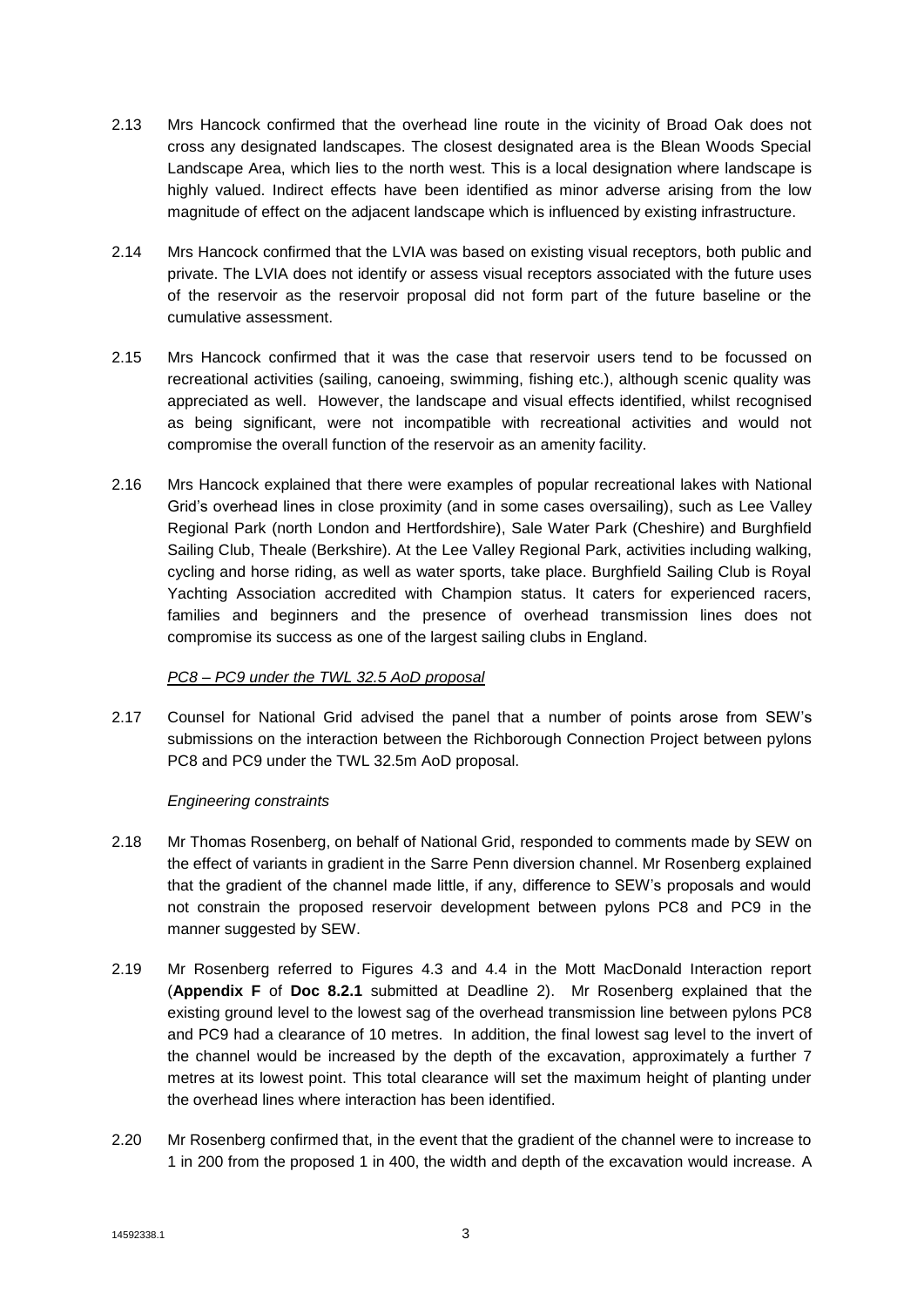larger river diversion footprint will increase the interaction at pylon PC9 and increase excavation requirements under the oversailing line.

#### *Woodland planting and connectivity*

- 2.21 Ms Caroline Gettinby, on behalf of National Grid, explained that it was important to consider the reason for the connectivity requirement and the drivers behind it, so that the potential planting proposed by National Grid could subsequently be shown to fully meet those needs and thus not compromise SEW's proposals in respect of this mitigation.
- 2.22 Appendix 12 (part 3), Appendix F1 of SEW's written representation submitted at Deadline 2, contains correspondence between Natural England (NE) and SEW (dated 26 May 2016) which details the key objectives and requirements from NE's perspective for the reservoir proposals. Foremost of those objectives are:
	- 2.22.1 No loss of ancient woodland SSSI and no loss of connectivity of ancient woodland SSSI; and
	- 2.22.2 To prevent further fragmentation and improve connectivity of woodland habitat to help mitigate any indirect or adjacency impacts on the West Blean and Thornden Woods SSSI.
- 2.23 The approach to planting for Broad Oak Reservoir and the Richborough Connection Project proposed by National Grid is described in the Mott MacDonald report at Appendix C (contained within **Doc 8.2.1**, **Appendix F**); this planting mix was previously suggested within Doc 5.4.2D submitted in January 2016. Ms Gettinby explained that good planting design, in combination with appropriate woodland management, would result in greater dependant faunal and floral diversity. The benefits of such structural diversity is a core tenet of ecology and is supported by many examples in available best practice guidance and research.
- 2.24 Ms Gettinby confirmed that National Grid's proposal would meet National Policy Planning Framework (section 11, paragraph 109) aims in respect of diversification and net gain, as well as ensuring the habitat creation and connectivity for the SSSI as required by NE. Coppice woodland would deliver this kind of diversity more effectively than high canopy woodland (as proposed by SEW) and would also be quicker to establish.
- 2.25 Mr Tom Popplewell, on behalf of National Grid, explained that the planting palette outlined in the Mott MacDonald report at Appendix D (contained within **Doc 8.2.1**, **Appendix F**) describes 'potential' species and is not presented as an exhaustive list of possible species for any scheme of mitigation planting implemented by SEW. Verbal evidence on behalf of SEW that species selection beneath lines would be too restricted to allow its mitigation proposals to be effective was therefore incorrect.
- 2.26 Mr Popplewell advised that National Grid is proposing coppice woodland and other tree planting beneath the conductors at a number of other locations along the Richborough Connection Project route and has no objection in principle to plant within the easement corridor except for within the actual pylon footprints. There is also no constraint to species selection in those locations.
- 2.27 The ExA's attention was drawn to the Concept Mitigation Planting Plan (**Doc 8.11**), which illustrates proposed mitigation planting of woodland species beneath the conductors and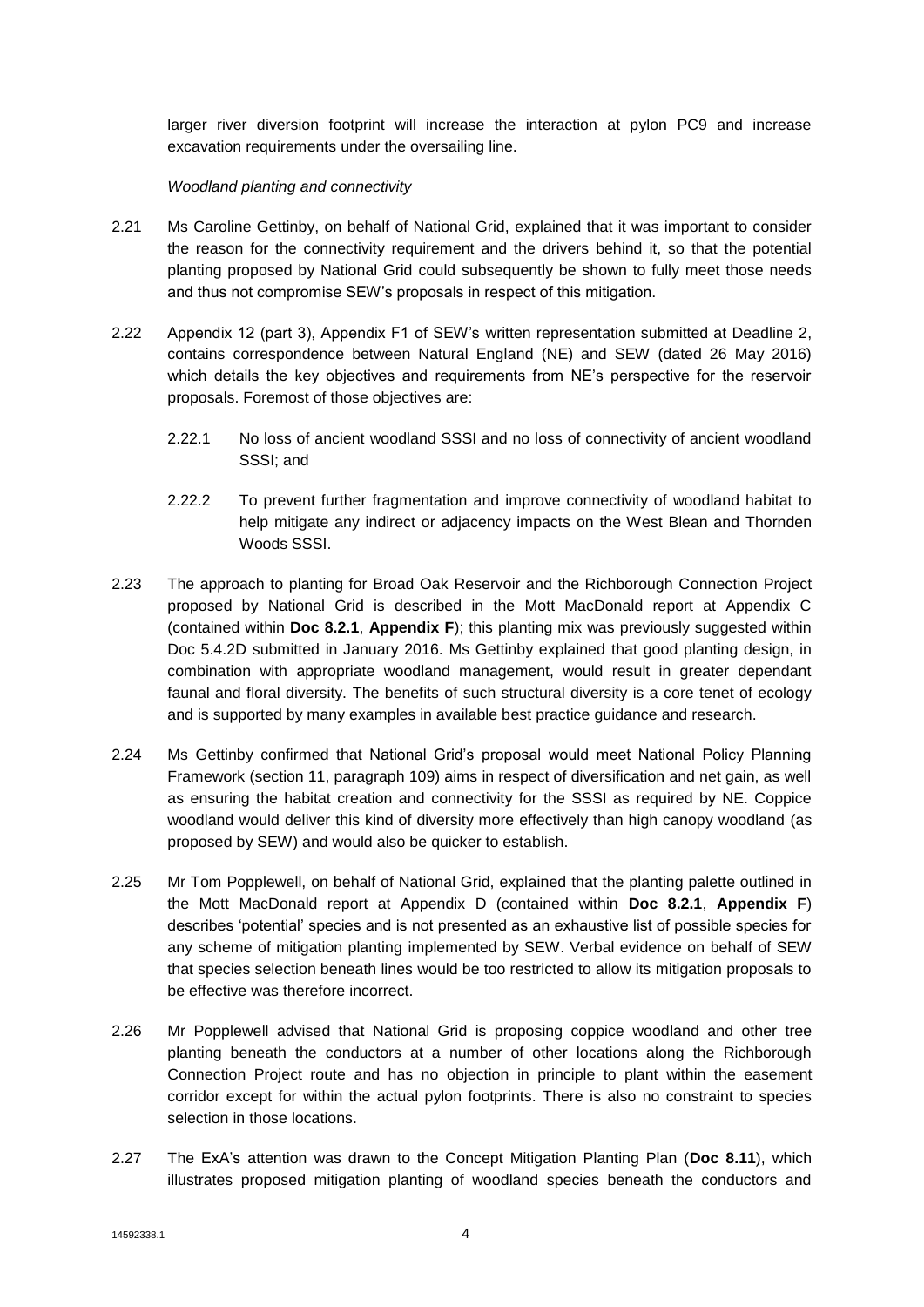includes a large range of other planting palettes approved for use by National Grid. A local example was given of woodland planting to the east of pylon PC9 adjacent to Barnet Lane which will be beneath the overhead line (**Doc 8.11**, **Figure 11.1t**, '**ID: G94**').

- 2.28 Oak and alder species were identified in verbal evidence presented by SEW as being of particular importance to the function of its mitigation proposals. Concerns were raised by SEW that neither species could be planted beneath the Richborough Connection Project alignment and that neither species is capable of management by coppicing, as is proposed by National Grid. Mr Popplewell submitted that oak and alder were both acceptable species for planting beneath the line. The ExA was referred to Forestry Commission Research Information Note 259 'Management of Coppice Stools', which describes both species as 'especially suitable' for coppicing. The only constraint to mitigation presented by the Richborough Connection Project proposal relates to the top height of trees within the easement corridor and therefore the management regime rather than species selection.
- 2.29 Counsel for National Grid confirmed that, in respect of planting management, powers had been taken under Article 41 of the draft Development Consent Order (**Doc 2.1(A)**) in order to fell or lop trees near any part of the authorised development, subject to the conditions in Paragraphs (a) and (b) of that article.
- 2.30 Ms Gettinby advised that management and maintenance cycles of the proposed woodland mitigation planting underneath the overhead line would create diversity of tree spacing, crown density, increased surface area of edge habitat and woodland floor light conditions and correspondingly, provide opportunity through a diverse range of microhabitats for small mammals, reptiles, breeding birds and a range of invertebrates. This would meet SEW's requirement in relation to protection and enhancement of the SSSI. Selective coppicing would also maximise the potential for colonisation by other cited species from the West Blean and Thornden Woods SSSI, such as heath fritillary and breeding birds which would be able to use this area both as a wildlife corridor and a functional resource, thereby meeting NE's requirement to be effectively connected to this mitigation area, rather than simply for commuting. Furthermore, this woodland type would also result in complete connectivity under the line for bats, along with other key species identified in the area such as dormice. Thus, a "high canopy" woodland is not an essential requirement to meet the need for connectivity or prevent fragmentation, in the way that SEW submits.
- 2.31 It was pointed out that in Appendix 11 (part 22) of SEW's written representation submitted at Deadline 2 (Alternative report Appendix K, Section 4.3, Table 1, Risk Summary table), SEW use the terms "*High canopy woodland proposed to mitigate woodland fragmentation effects identified as required by Natural England*." None of the published correspondence from NE specifies that the planting of "high canopy" woodland is needed to achieve this aim.

#### *Coppicing*

- 2.32 Representatives on behalf of the Environment Agency (EA) asked National Grid to confirm the maintenance cycle that was envisaged for managing coppicing in the area.
- 2.33 Mr Popplewell explained that the top height of coppice woodland and the duration of the coppice cycle would depend on the height of the conductor at each point, but that coppiced trees can generally be grown to 3.1m below conductor height. Coppicing is a particularly useful form of vegetation management beneath lines because coppice regrowth cannot be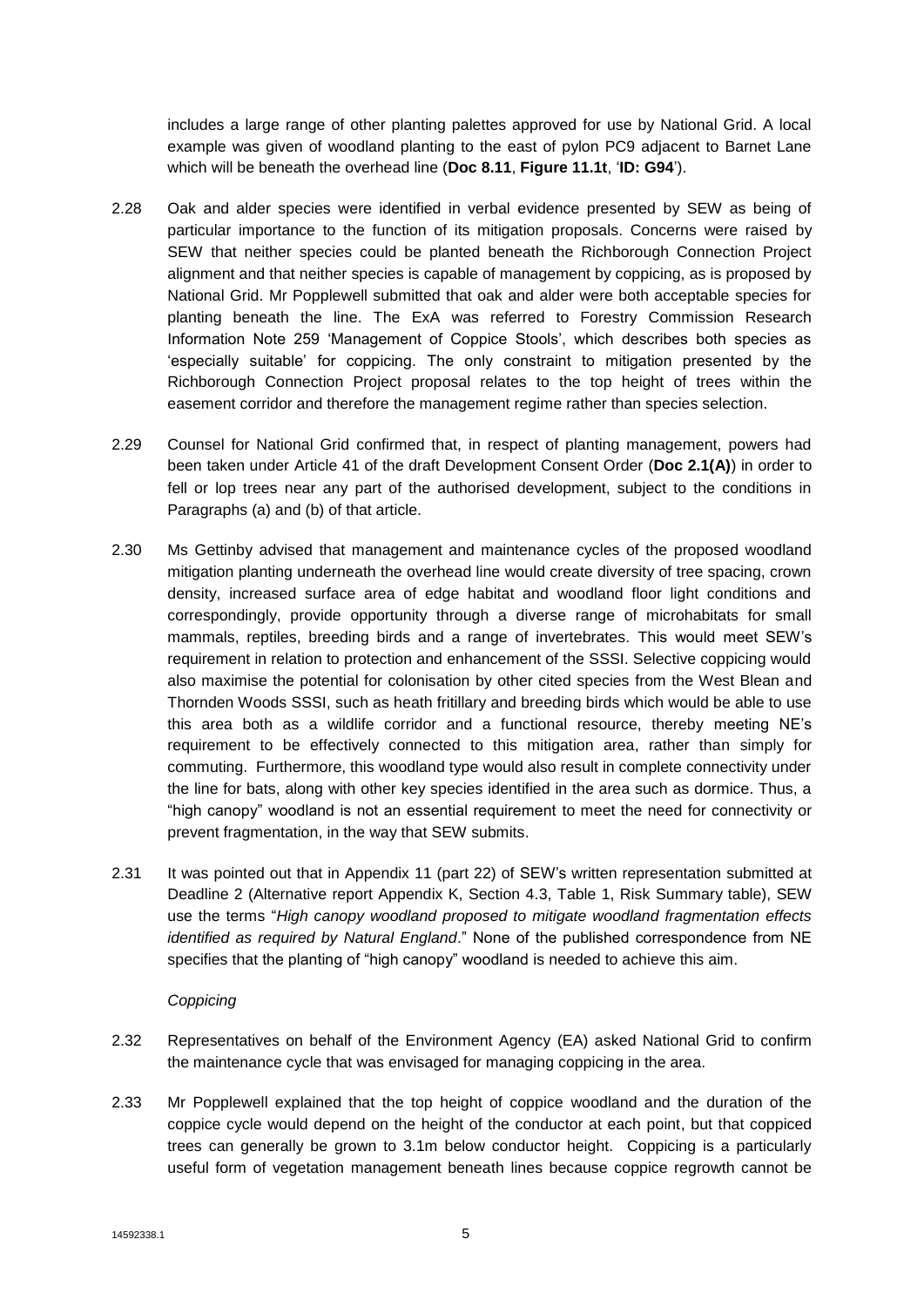easily climbed and is cut at ground level, removing the requirement for aerial work in proximity to the overhead lines. There are many variables affecting the maximum possible tree height but trees further from the centre of each span, trees further from the conductor and those on lower ground would all be capable of achieving greater height than those directly beneath the centre point of each span. The vegetated corridor beneath a typical overhead line would not therefore comprise small shrubs as a maximum but would be capable of including a wide range of species and, if required, proper coppice woodland.

- 2.34 A system of woodland management based on continuous cover coppicing was outlined by Mr Popplewell with an example given whereby a diffuse selection of 10% of trees would be coppiced annually over a ten year cycle, whilst retaining the shading and connectivity functions of the remaining structurally diverse woodland. This mode of operation would ensure that trees at 90% of maximum permissible height would always be present within the woodland. It was recognised that this is a non-standard management approach and different from a standard compartment-based coppice regime. However, most coppice management systems are conceived for the production of timber or wood products. Where ecology and amenity functions are the primary objective, there is no silvicultural barrier to the method described.
- 2.35 In the absence of detailed proposals from SEW, Mr Popplewell advised that it was not possible to present an accurate model of coppice cycle and maximum tree height. However, National Grid had modelled a worst case scenario based on maximum conductor sag heights and existing ground levels for the section PC9 to PC11, and was satisfied that a healthy and ecologically functional coppice woodland could be maintained in all locations. The actual figures could not be calculated but the ground profiling described as part of the creation of the river diversion in particular would be likely to increase the ground clearance of conductors in some places, which would have the effect of further increasing both the managed height of trees and the length of coppice cycle in those locations. The responsibility to deliver woodland management within easement corridors lies with National Grid.

#### *Riparian planting*

- 2.36 In respect of shading, Ms Gettinby advised that Water Framework Directive (WFD) requirements make clear that any newly created habitat should reflect the current habitat type as closely as possible so that ecological status (of the whole riparian environment) is maintained and there is no deterioration, as reported in SEW's submissions for Deadline 2. The EA advised SEW in respect of riparian planting in communications set out in Appendix 12 of SEW's written representation submitted for Deadline 2 (part 2). This was to include shading (to ensure cool water conditions), a range of wood materials to be available to the water resource (through natural drop or otherwise) and that "*not a monoculture*", but a diverse range of plantings be included "*to ensure that the riparian corridor is suitably bio-diverse and provides as wide a range of habitats for other species as possible*". National Grid agreed that alder and oak are suitable species and promote habitat for riparian invertebrates, and that a range of other species (alongside these) would provide a greater opportunity for structural and species diversity.
- 2.37 The basis for establishing the requirements for habitats in relation to the riparian corridor is presented in SEW's Jacob's reporting. The Stage 1b Study (Appendix 10 (part 1)) states at Para 4.7.2 that "*Riparian shading should be as per the current upper reaches of the Sarre Penn, in its semi-continuous nature, and reflect the current species distribution as far as*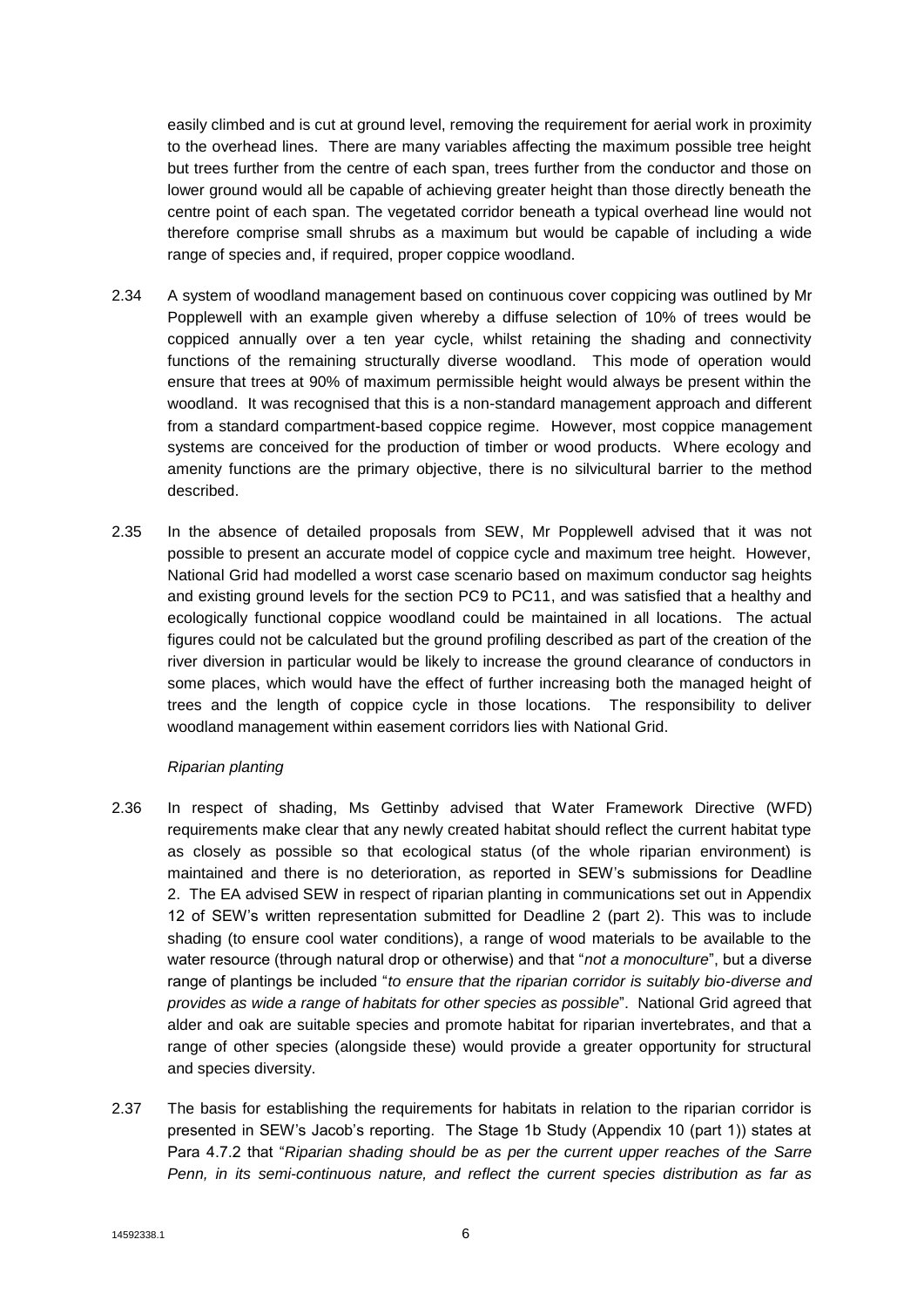*possible*." Section 7.5 of the Jacob's Stage 1b Study supports that assessment and recognises that the suite of species suggested by National Grid match those current conditions (Appendix 10 (part 1)) and goes on to say that "*All the species currently found alongside the existing Sarre Penn and proposed for the mitigation are listed within National Grid's Tree Planting Palettes*."

2.38 Mr Popplewell advised that National Grid's proposals for planting contain a potential range of tree species, which could be delivered through coppicing management that would satisfy the EA's requirements in full (**Appendix D**, **Doc 8.2.1**, **Appendix F** submitted at Deadline 2). The management of the top height of specific sections of riparian woodland to allow for the Richborough Connection Project would result in the creation of a mixture of light and temperature conditions, from the unaffected dense canopy through open canopy and dappled shade to some open ground conditions, thereby recreating that habitat as is present currently, and thus meeting the requirements of the WFD.

# *Pylon PC9 under the TWL 32.5m AoD proposal*

#### *Engineering*

- 2.39 Mr Rosenberg, on behalf of National Grid, confirmed that, as the two schemes are presented, there is interaction at pylon PC9 for the TWL 32.5 metre proposal. Mr Rosenberg advised that there were potential solutions available to mitigate the interaction cited, including:
	- 2.39.1 Locally moving the Sarre Penne diversion channel in the vicinity of pylon PC9 so as to avoid the interaction;
	- 2.39.2 Increasing the channel embankment gradient if slope stability allows; and
	- 2.39.3 Engineering a retaining wall.
- 2.40 Mr Rosenberg confirmed that, whilst some of the solutions cited in the Mott MacDonald report (**Appendix F** of **Doc 8.2.1** submitted at Deadline 2) would place constraints on planting, it was possible to reach a viable solution, both technically and in respect of planting requirements.

# *Pylons PC9 - PC10 under the TWL 32.5m AoD*

2.41 Counsel for National Grid noted that three themes emerged from SEW's comments on the interactions between the proposed reservoir and the 400kV line between pylons PC9 and PC10 under the TWL 32.5m AoD proposal. Counsel confirmed that its comments in respect of the third of these themes (amenity) were only very minor and therefore would not be addressed in any detail at this stage.

# *Engineering*

- 2.42 Mr Rosenberg confirmed that there was a minor interaction between the 400kV line between pylons PC9 and PC10 and the proposed TWL 36m AoD reservoir, as illustrated at page 55 of the Mott MacDonald report (**Appendix F** of **Doc 8.2.1**).
- 2.43 Mr Rosenberg stated that National Grid had identified solutions to address concerns relating to this interaction, and that it could see no reason why these solutions could not be built into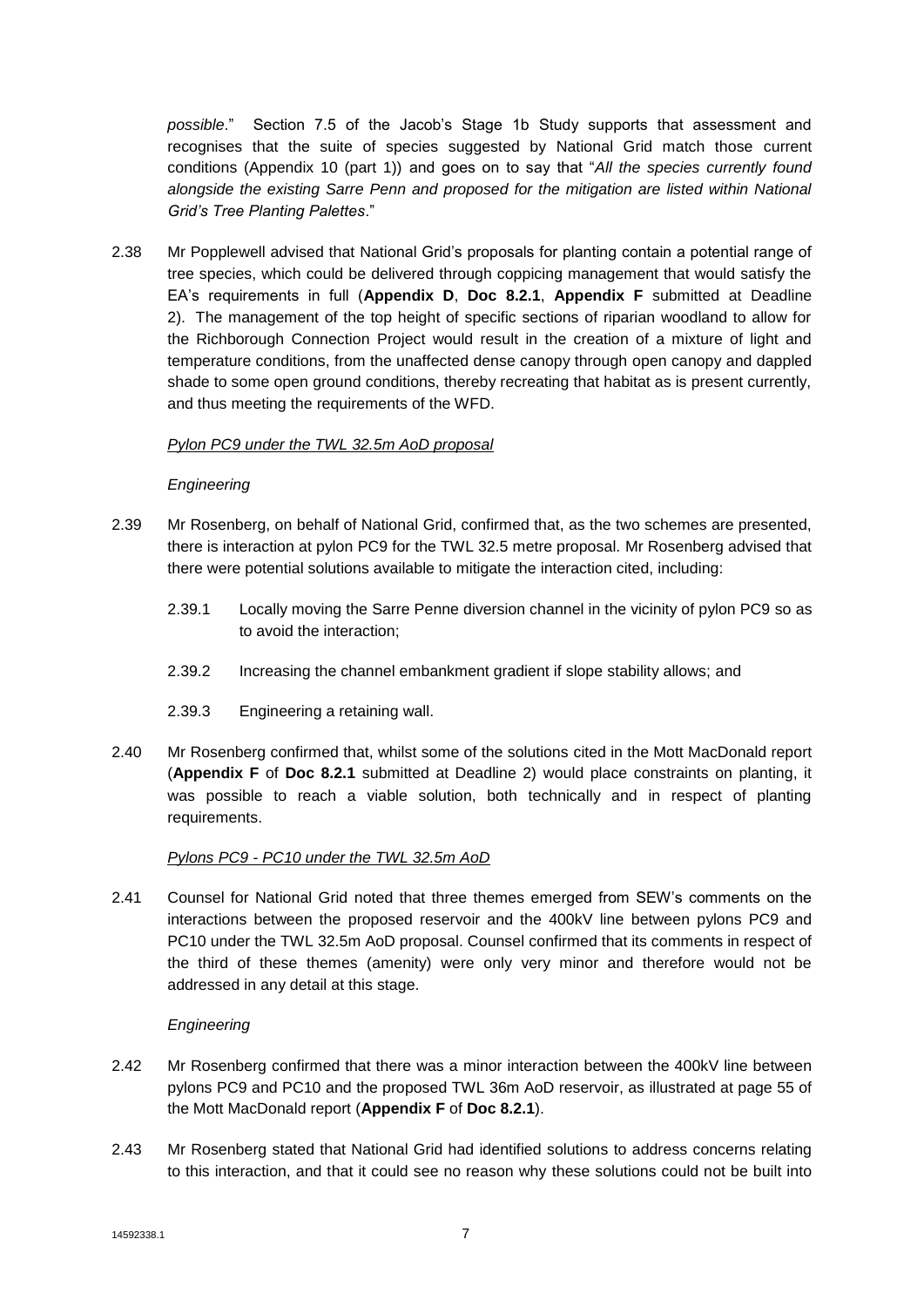SEW's proposals. There was equally adequate space to incorporate the fish pass in the manner proposed by National Grid at Figure 6.1 of the Mott MacDonald report.

- 2.44 Mr Rosenberg confirmed that the route of the fish pass shown in Figure 6.1 was all currently within SEW's ownership.
- 2.45 Mr Rosenberg referred to the challenge in this location of the overhead transmission lines oversailing the proposed permanent bridge for access onto the dam crest. It was confirmed that, as outlined in Section 6 of the Mott MacDonald report, a number of options exist to construct the bridge under the overhead lines.

#### *Biodiversity: shading*

- 2.46 Ms Gettinby advised that where shading is required such as in the riparian zones (so as to avoid the creation of a thermal barrier to fish species), those areas could be maintained through appropriate choice of species and maintenance. NE's requirement for shading of the fish pass would thus also be met. Shading of the fish pass and river diversion by coppice woodland could be delivered by appropriate woodland design and management, including by planting of riparian tree species that can be coppiced and grown in wet ground conditions, such as willows and alder.
- 2.47 As a result, Ms Gettinby confirmed that the conditions needed to meet both connectivity and WFD requirements can be created and maintained in the area of interaction between the proposed Richborough Connection Project and SEW's proposals. This would be through the provision of National Grid's proposals for planting (**Appendix D** within **Appendix F**, **Doc 8.2.1**) which could be delivered through coppicing or selective height reduction management, and both the EA's and NE's requirements, and those of the WFD to match or better existing habitat conditions, would be met in full.

# *Pylon 10 under the TWL 32.5m AoD proposal*

2.48 Representatives on behalf of SEW confirmed that all points in relation to pylon PC 10 had been raised elsewhere in its submissions to the ExA.

# *Area south of pylon PC 8 (i.e. between PC7 – PC8) under the TWL 36m AoD proposal*

2.49 Representatives on behalf of SEW confirmed that all points already raised in relation to woodland planting proposals and woodland continuity that applied to this area under the TWL 36m AoD proposal had been raised in respect of the TWL 32.5m AoD proposal. There were no further comments to add to this.

#### *Pylon PC8 under the TWL 36m AoD proposal*:

#### *Engineering*

- 2.50 Mr Rosenberg advised that the interaction between the river diversion and pylon PC8 is slight and is likely to be managed through minor alterations to the river diversion.
- 2.51 Mr Rosenberg confirmed that if the river channel gradient was increased to 1 in 200, the interaction, when compared to a 1 in 400 fall, would increase at pylon PC8. The river diversion would be wider and deeper. This increased interaction could be managed through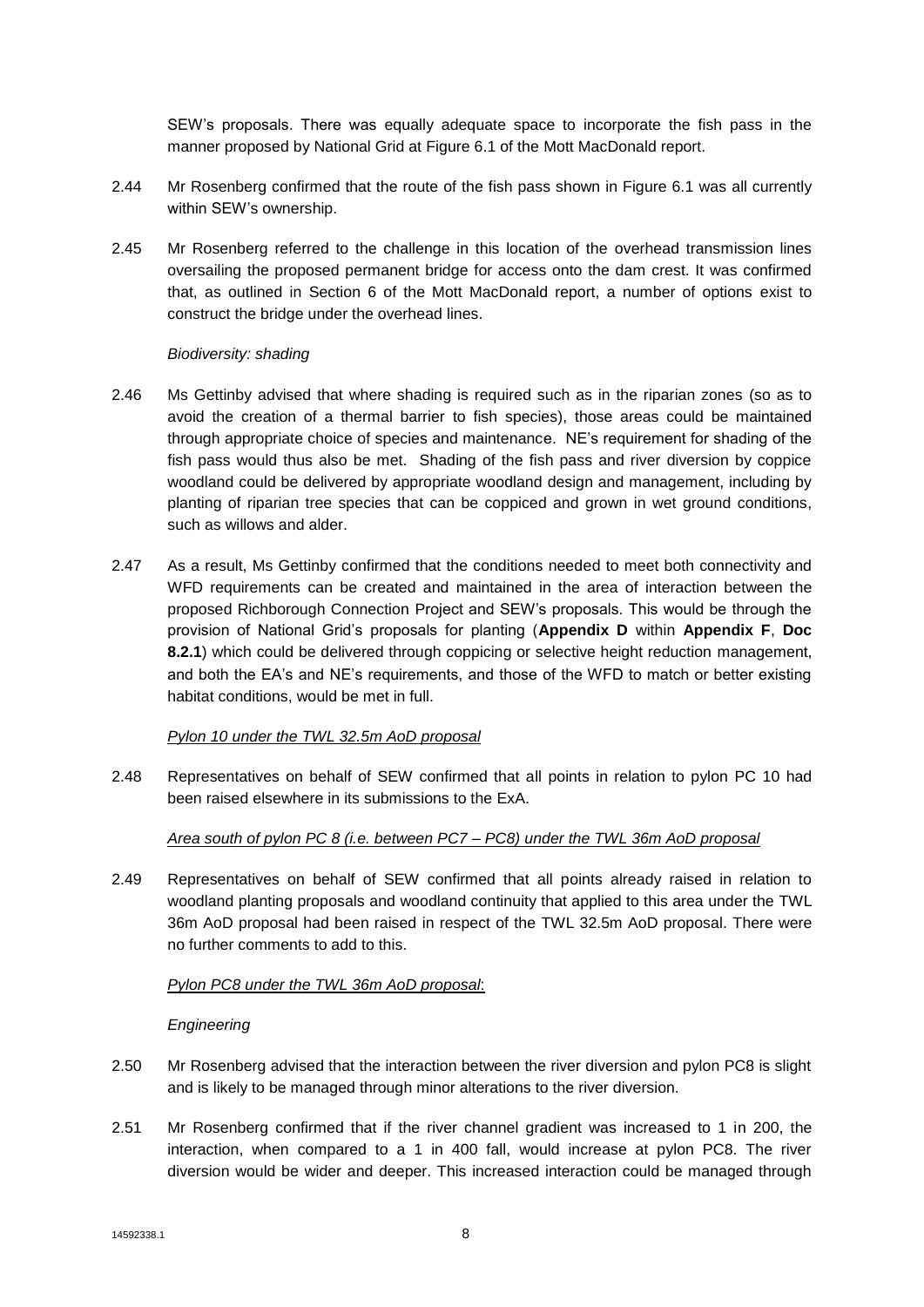the options presented in the Mott MacDonald Interaction report (**Appendix F** of **Doc 8.2.1** submitted at Deadline 2) by utilising solutions presented for other interactions. The secondary embankment was identified as a fixed point and SEW have presented this to have a crest level of 38m AoD for the 36m AoD TWL. The channel gradient upstream of this embankment, based on the current proposed river diversion channel, would fall at a gradient of 1 in 1000, therefore a 1 in 200 channel gradient just downstream of this is unlikely to meet the requirements of the WFD for channel morphology.

# *Pylon PC8 – PC9 under the TWL 36m AoD proposal*

# *Engineering*

2.52 SEW's concerns in respect of this location under the TWL 36m AoD proposal were discussed in relation to the TWL 32.5m AoD.

# *Pylon PC9 under the TWL 36m AoD proposal*

*Access*

- 2.53 Representatives on behalf of SEW raised concerns over the access that National Grid would seek to take to pylon PC9 under the TWL 36m AoD proposal.
- 2.54 Mr Jim Brown, on behalf of National Grid, explained that, in respect of any access that National Grid would need during construction of the reservoir in order to carry out maintenance works to pylon PC9, access would be taken following discussion with SEW or their appointed Principal Contractor. This would be to ensure that prior to any access or works on that site, maintenance activities could be coordinated and National Grid staff would be made aware of the construction risks and site restrictions in place.
- 2.55 Once the reservoir construction works are complete, National Grid would agree with SEW on the access (for maintenance) that would need to be taken, however at this stage it is believed that the access would make use of the newly constructed bridge over the Sarre Penn diversion toward the dam crest before turning west towards pylon PC9. Mr Brown advised that National Grid has a range of vehicles for gaining access to its pylon sites ranging from all-terrain vehicles with low ground pressure tyres to 4 x 4 large goods vehicles.
- 2.56 Mr Brown confirmed that, in normal circumstances, it would be 15-20 years before National Grid would envisage going onto the site in order to carry out any major works.

# *Pylons PC 9 – PC 10 under the TWL 36m AoD proposal*

2.57 Representatives on behalf of SEW confirmed that the issue of maintaining woodland connectivity explained in relation to the TWL 32.5m AoD proposal would apply to the 36m proposal in the same way.

# *Pylon PC 10 under the TWL 36m AoD proposal*

# *Engineering*

2.58 Mr Rosenberg identified a corridor of approximately 175m in width to incorporate the fish pass and associated infrastructure. A representative on behalf of SEW raised the concern of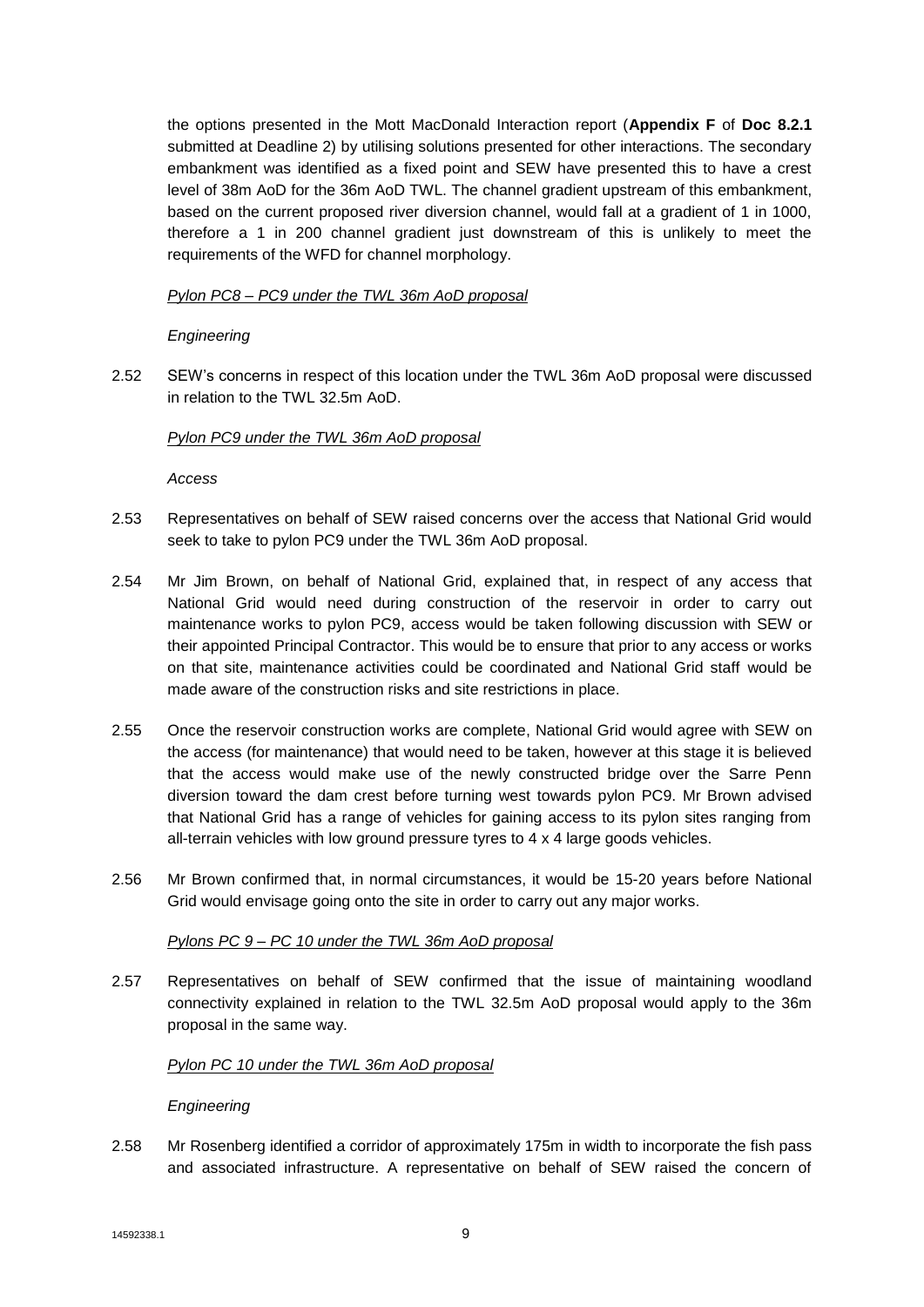having a fish pass raised above existing ground level, which could potentially have greater engineering challenges and may lead to lining of the channel. Mr Rosenberg responded that this risk could be reduced or mitigated by:

- 2.58.1 Diverting a short section only where interaction occurs and joining back to the existing line as soon as possible.
- 2.58.2 Diverting the channel initially to the south; this may increase excavation, but would avoid interaction with pylon PC10 and keep the diversion below existing ground levels.

#### *Topic specific SoCGs*

- 2.59 The ExA considered that, in order to navigate the areas of agreement and disagreement in relation to the areas of interaction between the Richborough Connection Project and the proposed reservoir, it would be useful for the parties to prepare and agree statements of common and uncommon ground for submission to the examination at Deadline 4.
- 2.60 The ExA suggested that such statements be prepared in relation to the following topics, in each case dealing with reference to the TWL 32.5m AoD and TWL 36m AoD proposals:
	- 2.60.1 ecology and biodiversity including management and maintenance;
	- 2.60.2 landscape and visual impact and amenity; and
	- 2.60.3 engineering and construction.
- 2.61 Counsel for National Grid confirmed that these topics were appropriate and that it would work with SEW to agree areas of common and uncommon ground for submission to the ExA at Deadline 4.

#### **Other areas of potential design conflict**

#### *Construction constraints*

2.62 Mr Brown explained that National Grid was required by law to maintain safe clearance distances to overhead lines and to make it safe for people to work in proximity to them. Further to the ExA's request at the Issue Specific Hearing, guidance relating to construction works in the vicinity of electricity transmission lines is included with the Applicant's Deadline 3 submissions (**Doc 8.24**). Once SEW has arrived at detailed design and construction phasing, National Grid would sit down with SEW to discuss how those safety clearances could be guaranteed during the construction of the reservoir.

#### *Recreational, Landscape and visual amenity*

2.63 In response to the points made by SEW in respect of recreational amenity, Counsel for National Grid explained that leisure activities do take place at sites with overhead transmission lines, for example at Lee Valley Park, which Mrs Hancock had referred to. In terms of kite flying, it was pointed out that SEW were seeking high canopy planting in the vicinity of the transmission lines, which in itself would preclude that activity from taking place